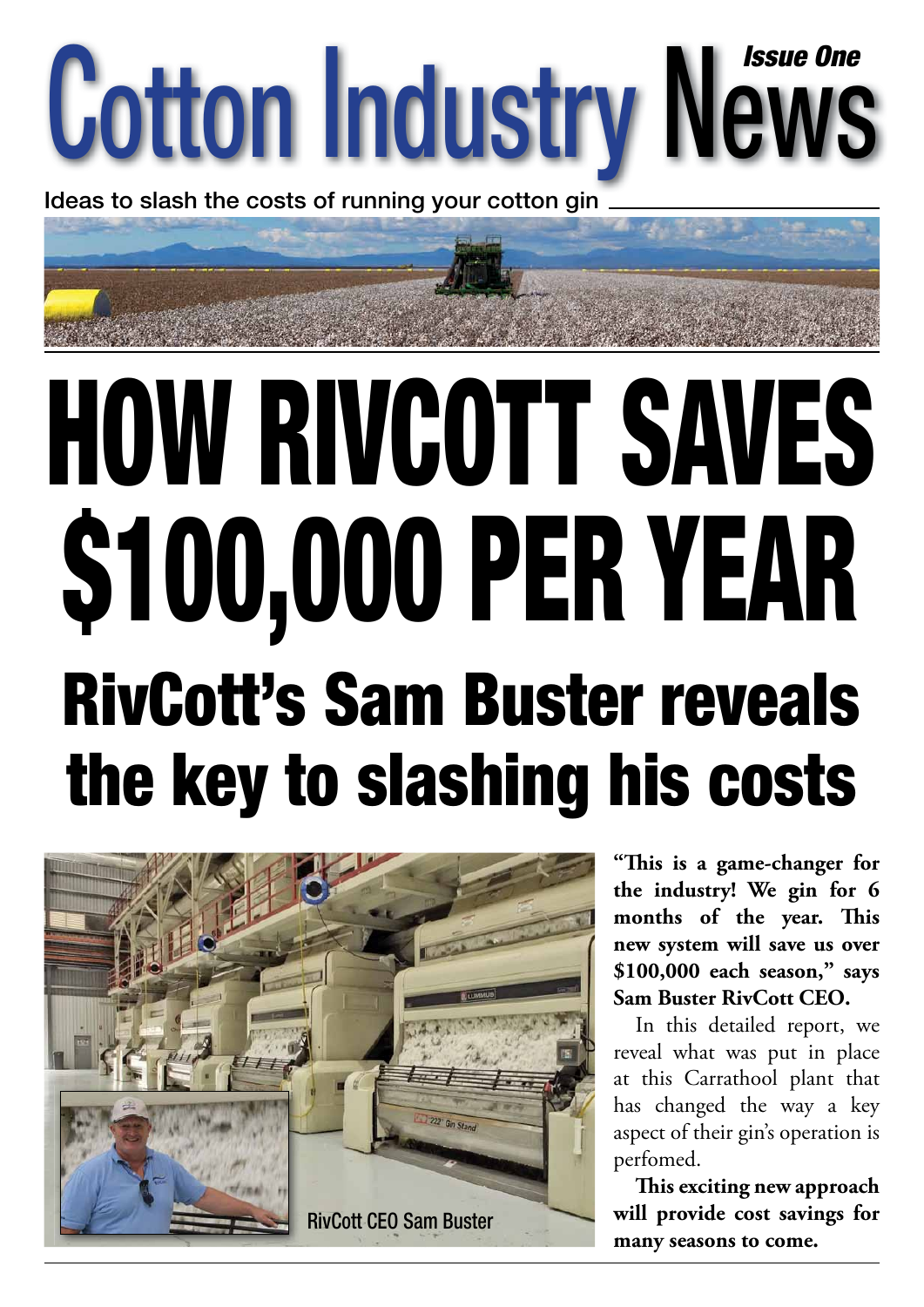### RivCott reduces daily RivCott, CEO, Sam Buster reveals the one thing he did that slashed his workload while providing growers new benefits

**How do you make your cotton gin more effective under the mounting pressure of rising costs? How do you offer better value to your growers?**

RivCott Ginning, CEO, Sam Buster knew that there had to be a better way to manage the daily process of running his Carrathool based cotton gin.

One task that consumed up to six hours of work each day, was the process of producing production reports.

These reports provide essential information that determines the best way for the gin to operate.

Plus, they assist growers in key decisions they have to make.

### **What was the problem with your current reporting procedure?**

"Our production reports are vital in the production of top quality cotton," says RivCott, CEO, Sam Buster.

"In the past, we had provided growers handwritten summaries of each of the readings that had happened in the production process.

"But if the Gin run takes 10 hours and we give them only one reading, obviously it's, at best, generally indicative.

### **"Basically, our manual approach to producing these reports was not giving us or our growers a minute-by-minute true picture of what was happening.**

"We knew that if we could provide more detailed reports, right throughout the production run, significant changes could be made.

"These changes would allow us to save many thousands of dollars on unnecessary production costs. There is no doubt it would be a game-changer for our industry.

"Plus, our growers would get a more detailed picture of what was happening which would enable them to improve



the cotton we were ginning."

**What did Sam do to improve the production of these reports?**

"It was taking up to six hours a day for both myself and my staff to produce these complex reports. There had to be a more efficient system," says Sam.

"I decided to seek out the help of SierraTek, qualified gin and PLC programming electricians, asking them to brainstorm a better way of producing these reports.

"So what SierraTek said they could do, and to be blunt, shocked me when they succeeded in doing it, was to develop software that would automatically interrogate the different PLC systems that we have in our Gin.

"To add to the challenge we were working with PLCs that were designed by people around the world who we did not have a direct relationship with.

"Which means SierraTek integrated their systems with the technology they had no direct connection.

"But despite this challenge, SierraTek created integrations which worked.

**How did SierraTek handle the challenge of improving the processes of producing your detailed reports?**

"SierraTek were able to interrogate them with timestamps and pull that data, which is just realms of data, into an environment where they could then turn that information into a reportable graph," says Sam.

"So the outcome is, that at the end of every Gin Run, through almost no cost to RivCott, we now have a detailed set of reports for our growers.

"We are able to gather all the information from all the different PLCs and/or decisions database, that the Gin has made.

"Growers are now able to look through the chronology of their Gin Run and look at what machines were operating, what temperatures were running, what capacities, what the grades were as they were going through, and then a summary of the outcomes is made available to them."

**What was it like working with the team at SierraTek? How would you**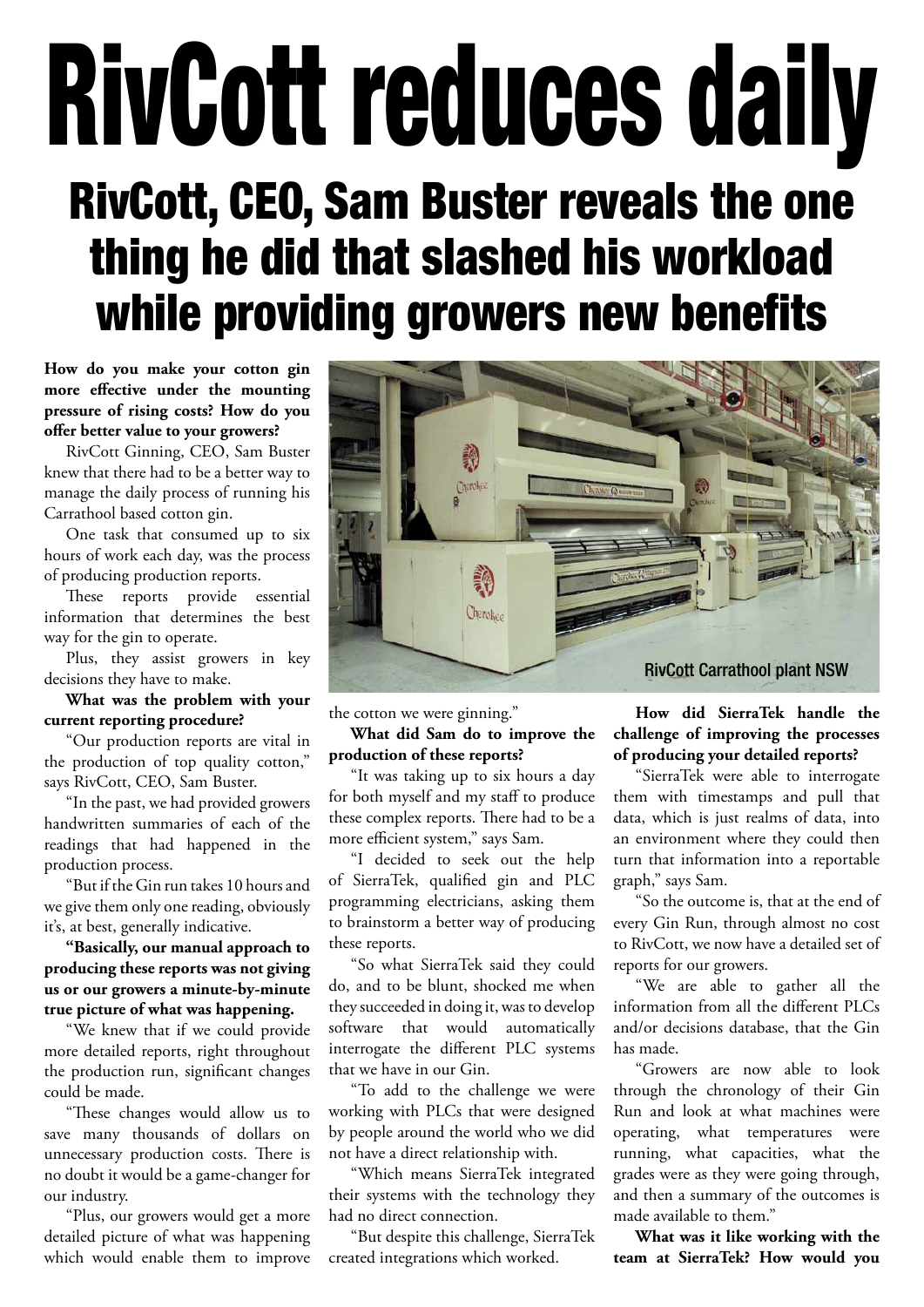# workload by 6 hours



### **describe their service?**

"Oh, it was unbelievable! They are very diligent. They are very good at thinking outside of the box." says Sam.

"The brainstorming sessions we did with the SierraTek team has enabled us to develop a complete package.

"I really appreciated the hours they put into making this project a success. They met every one of my requirements.

"It was also political because they had to deal with a number of their potential competitors PLCs and yet they were able to make it work.

"As they came off non-threatening to these other PLC suppliers, they were able to do that and gain the necessary material to complete this project.

**How has the SierraTek system improved the process for you, your team and your growers?**

"The product that they delivered is amazing," says Sam.

"I work Excel, and one tab has a billion numbers, and it translates into another tab, and when I press a button, it creates a PDF and presto, I've got it!

"It's pretty impressive. It required Excel expertise, multiple database expertise and thinking outside of the box to be able to do it."

### **Were there any other challenges to the implementation of this project?**

SierraTek, Managing Director, Jamie Condon commented, "As well as the reporting and database work, a great deal of integration work involving field devices and third party ginning systems was required to collect all this data and present it to the Sierra Analytics reporting system, for a fully connected and integrated gin."

**Prior to this, how were you entering this data?**

"I wasn't entering it. It was handwritten," says Sam.

"So the ginners would sit there and look at one PLC, the heating module, moisture drying and it has its own little graph on it, and they'd just look at that and write down their best estimate, e.g. 12 to 14.

"They had to do that for every gin run, for every PLC. With the old system, the quality of information was not the best, you cannot take 500 datapoints and summarise it with two numbers and get good information. They did it all by hand"

### **What has been the reaction of the growers to your new reporting system?**

"We are giving the grower all the information to help them make a good accurate assessment of the ups and downs of their production," says Sam.

"We did not do this to protect our position, but because we are committed to educating the grower so that they can see the cotton gin as a vertical integration of their farming.

"Just as every farmer is wanting to fine-tune their fertiliser, fine-tune their herbicides, insecticides and tractor equipment, they can also fine-tune the product they deliver to us and understand how their growth will impact the ginning.

"This new due diligence on our part has been favourably received by growers as they truly know where they stand with this new reporting system."